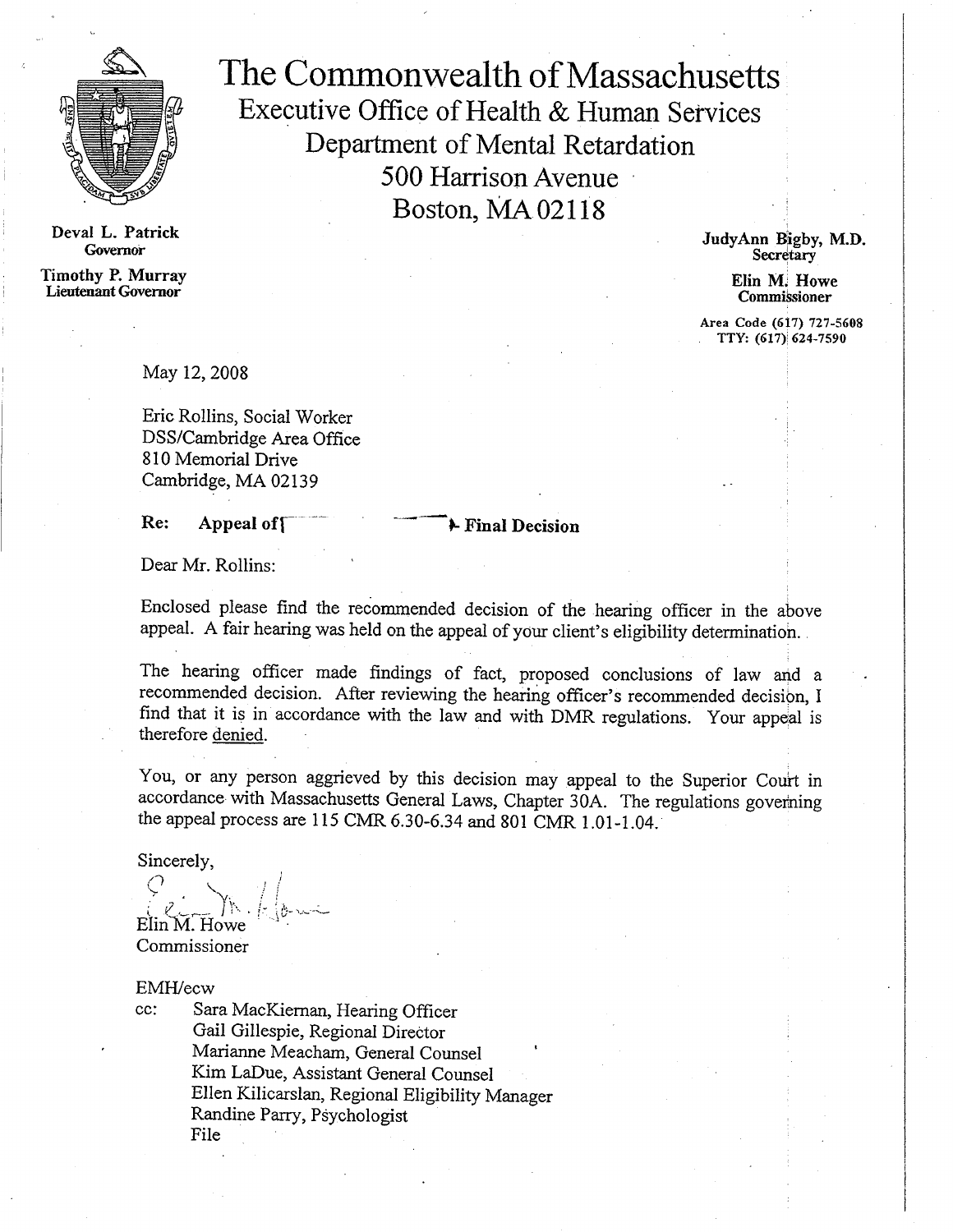### **COMMONWEALTH OF MASSACHUSETTS DEPARTMENT OF MENTAL RETARDATION FAIR HEARING DIVISION**

**In Re: Appeal of**

This decision is issued pursuant to the regulations of the Department of Mental Retardation (DMR)(115 CMR 6.30 — 6.34) and M.G.L. Chapter 30A. A hearing was scheduled for March 19, 2008 but prior to the hearing date the Department of Social Services, acting on behalf of .

requested that the Appeal be decided on the record. The Department of Mental Retardation agreed.

The evidence consists of documents submitted by the Department of Mental Retardation numbered D 1 — 7, and a Memorandum submitted by counsel for the Department of Mental Retardation.

### **PROCEDURAL HISTORY**

| April 5, 2007  | Determination of Ineligibility made by DMR                                 |
|----------------|----------------------------------------------------------------------------|
| May 30, 2007   | Informal conference held                                                   |
| June 20, 2007  | Appeal and request for hearing filed by the Department of Social Services, |
|                | acting for $\langle$                                                       |
| March 19, 2008 | Hearing scheduled                                                          |

### **ISSUE PRESENTED**

Whether the applicant meets the eligibility criteria for DMR supports by reason of mental retardation as set out in 115 CMR 6.04(1). In order to be eligible for DMR supports, an individual Who is eighteen (18) years of age or older must meet the three criteria set forth at 115 CMR 6:04. The person must be (a) domiciled in the Commonwealth, (b) a person with mental retardation as defined in 115 CMR 2.01<sup>1</sup>, and (c) in need of specialized supports in three or more of the following seven adaptive skill areas: communication, self — care, home living, community use, health and safety, functional academics and work.

1

The Department's definition of "mental retardation" was changed, effective June 2, 2006. The old definition, which incorporated he AAMR's 1992 standard, defined mental retardation as "between seventy (70) and seventy-five (75)" on the applicable intelligence test score range. The new definition of "mental retardation" is "significantly sub-average intellectual functioning". All appeals filed after June 2, 2006 will be considered under the new standard while any appeals filed prior to June 2, 2006 will be decided using the old definition.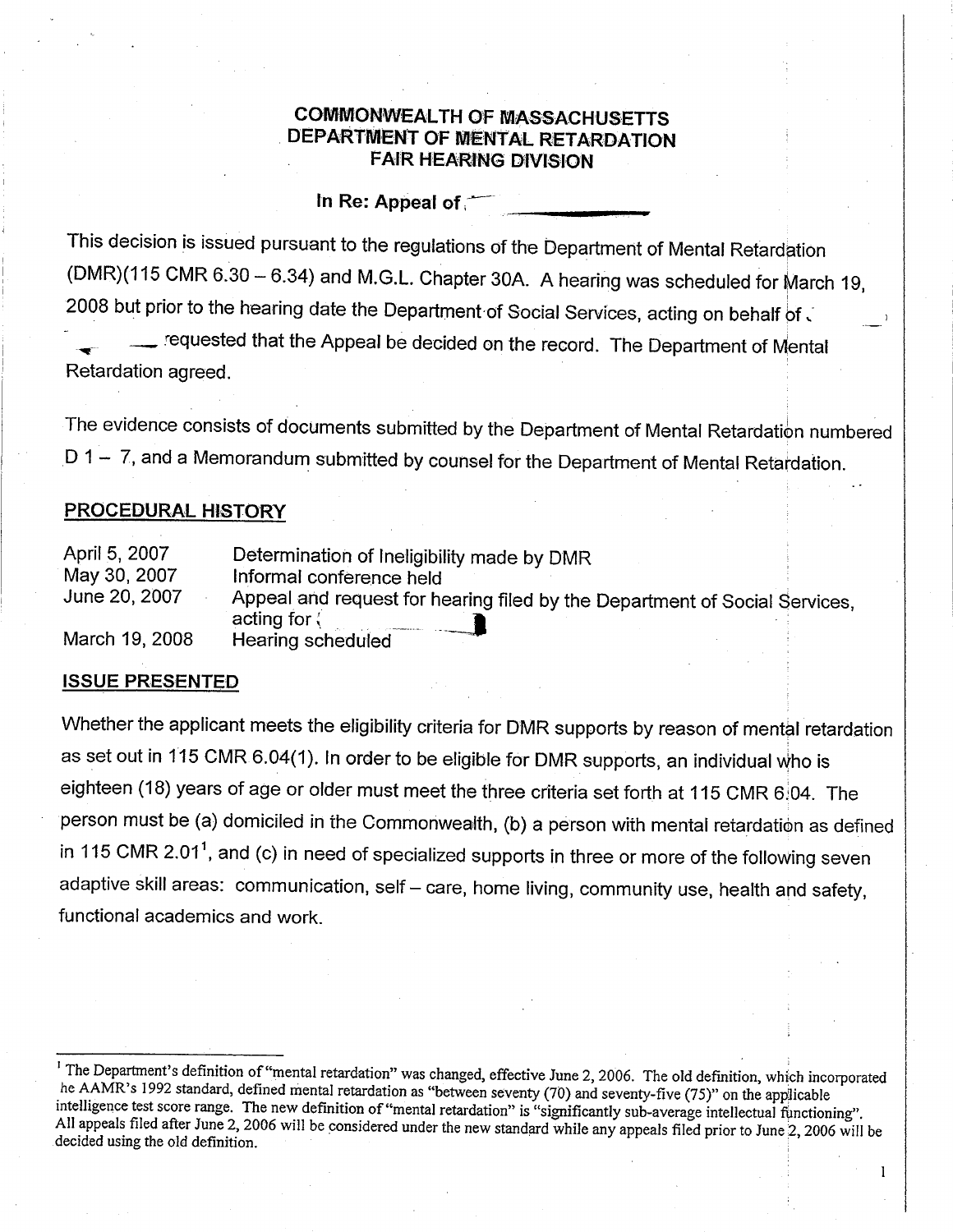# **SUMMARY OF THE EVIDENCE PRESENTED**

Mr. **Whenever Music Pilters** is now nineteen years and eight months of age. He has had difficulties in school from the start. He has been receiving special education services since kindergarten. He suffers from short stature and has been treated with hormone therapy in the past. The hormone therapy was discontinued in 2004 due to his aggression and the possible effects of the hormones on his behavior. His small stature has been the cause of his being the brunt of attention from bullies in school. He has had difficulty with peer relationships in all areas of his life.

When he was seventeen months old, Mr. was diagnosed with a seizure disorder for which he takes medication. In addition to his medical problems, Mr. diagnosed with Attention Deficit Hyperactivity Disorder, Mood disorder NOS, and Oppositional Defiant Disorder at various times. He has also suffered from depression and homicidal/suicidal ideation.

Mr. has been a residential student at Northeast Family Institute's Riverside Center since December 28, 2004. He was admitted to Riverside following a three month hospitalization at The Cambridge Hospital's Adolescent Assessment Unit. This hospitalization was precipitated by Mr. **B**being found in bed with his seven year old sister and hitting his father during the aftermath of his sister telling the parents what had happened. Mr.  $\overline{1}$  and one other psychiatric hospitalization at Arbour Hospital in April 2004. That hospitalization lasted ten days and was the result of Mr. 1st homicidal ideation towards his father, assaulting his father and threatening his therapist.

Mr. **in attended the Kennedy Elementary School in Somerville where he received** special education services. He also attended the Next Wave Alternative School in Somerville and the Full Circle Alternative School in Somerville for unspecified periods of time.

Mr. **Was evaluated on April 28, 2003 by Carlos Davila, Ed.D.** He was fourteen years old at the time of this evaluation. On the WISC-III Mr.  $\sqrt{ }$  arned a Verbal IQ score of 87; a Performance IQ of 71 and a full scale IQ of 77. The evaluator commented that there was a significant amount of scatter among the subtest scores. Dr. Davila also did projective testing on Mr.

**p**, specifically the Rorschach and the Thematic Apperception Test. These showed evidence of depression and regression. The examiner concluded that "a significant portion of **\*academic difficulties are emotional in nature". Dr. Davila also noted that Mr.** did have a non-verbal learning disorder. He recommended individual and group psychotherapy for Mr.  $\overline{a}$  and also that Mr.  $\overline{a}$  seizure disorder and maturational delays be examined closely to see if they had an effect on Mr.  $\Box$  wability to function in school.

2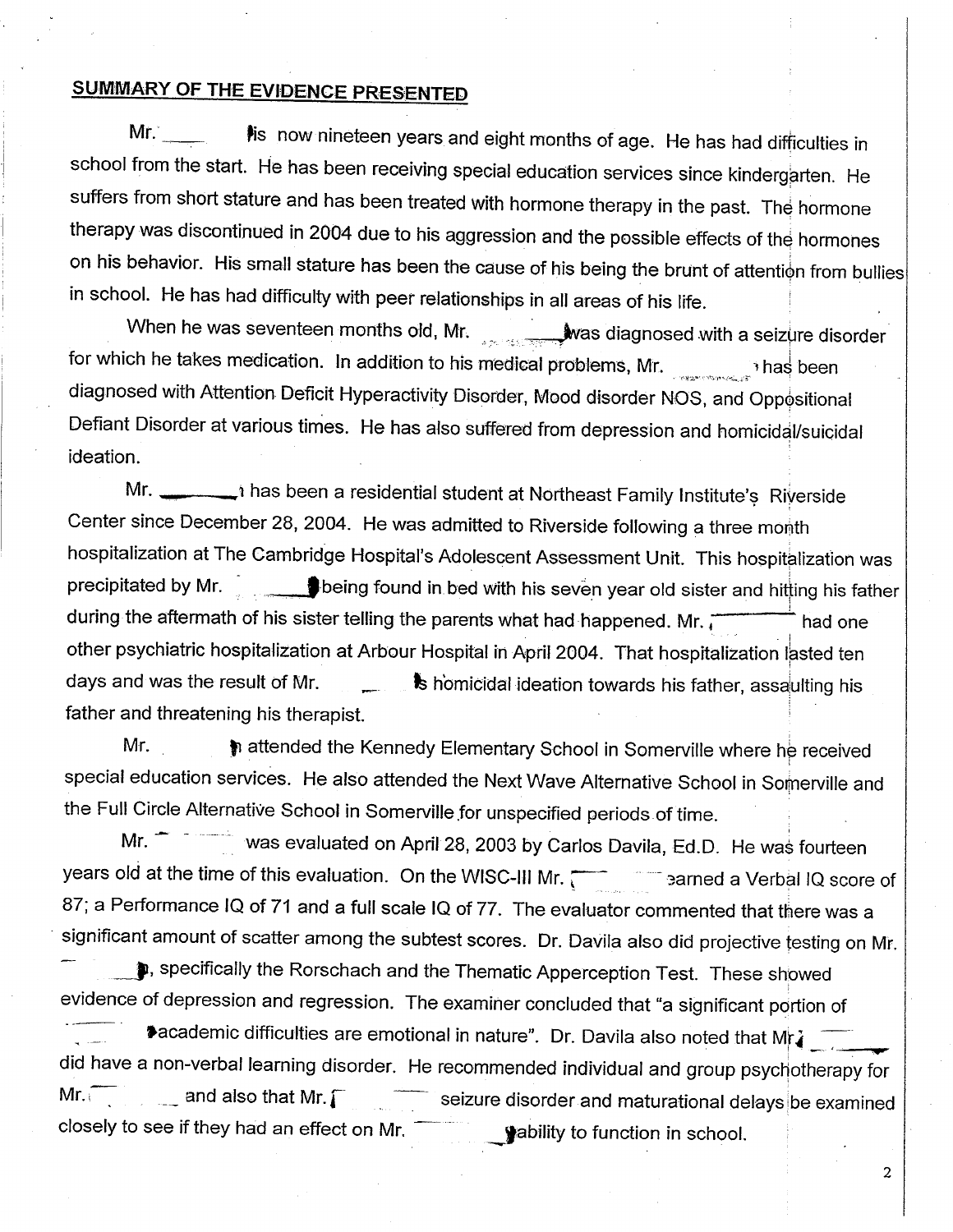One year and six months later, Mr. **its and six in the later of the Mr.**  $\bullet$  **its** *tested again*. This evaluation was done by Grace Kim, a masters level Psychology Intern who was supervised by Eric Nass, Ph.D., Director of Psychology Training on the Adolescent Assessment Unit at Cambridge Hospital. This evaluation was done one month into Mr. inpatient stay on the Adolescent Assessment Unit. This evaluation was conducted on two different days. On the second day, the WISC-IV was given. Mr. 'made little effort on any of the tests which he thought were "stupid". He complained of being tired and wanting to go back to bed. The results of the WISC-IV were thought to be invalid due to Mr. **Fig. 2. S** lack of effort and general attitude. He earned a Full Scale IQ of 53. Interestingly, there was significant intratest scatter in this test as was noted earlier. The Personality Testing done revealed a great deal of anger, frustration, sadness, low self-esteem and interpersonal conflicts. The examiner concluded that Mr.1<sup>11</sup>  $\blacksquare$  psychological and social difficulties negatively affected his information processing and cognitive functioning.

Mr.  $\blacksquare$  was evaluated again on January 27, 2005. He was then seventeen years and five months of age and had been a residential student at Riverside for approximately one and a half years. This evaluation was done by G. William Freeman, Ed.D. On the WAIS-III Mr. earned the following scores: Verbal IQ 83, Performance IQ 65 and Full Scale IQ 73. He again had significant scatter in his subtest scores. The examiner noted that Mr. was only significant scatter in his subtest scores. The examiner noted that Mr. moderately persistent in problem solving, became emotionally immobilized when tasks were difficult

for him, and he appeared to be disorganized and disoriented during the verbally oriented tests.<br>Dr. Freeman also conducted projective testing on Mr.  $\blacksquare$  Mr.  $\blacksquare$  Mr.  $\blacksquare$  was, in the Dr. Freeman also conducted projective testing on Mr.  $\blacksquare$  Mr.  $\blacksquare$  was, in the examiners opinion, quite depressed and a possible suicide risk. Dr. Freeman found Mr. to have serious learning disabilities and to be an impulse-ridden and emotionally depressed individual. Dr. Freeman recommended ongoing residential services to address both learning disabilities and emotional problems.

The most recent testing done on Mr. Was done on February 5, 2007 by Jeff Schumer, Psy.D. At the time of this evaluation Mr.  $\overline{1}$  was prescribed Abilify, Concerta, Depakote, Lithium and lburoprion. He was eighteen years and five months of age. During the testing, Mr. was sleepy and yawned frequently. He did appear to be motivated to take the tests and said that he wanted to. continue.

On the WAIS-III Mr. **Conserved a full scale IQ of 75; Verbal IQ of 82 and** Performance IQ of 72. The tests suggested a nonverbal learning disability. His scores were similar to past testing. Dr. Schumer's interpretation of the projective tests done on Mr. was that this was an angry and depressed individual who could be resistant and oppositional. The results

3 •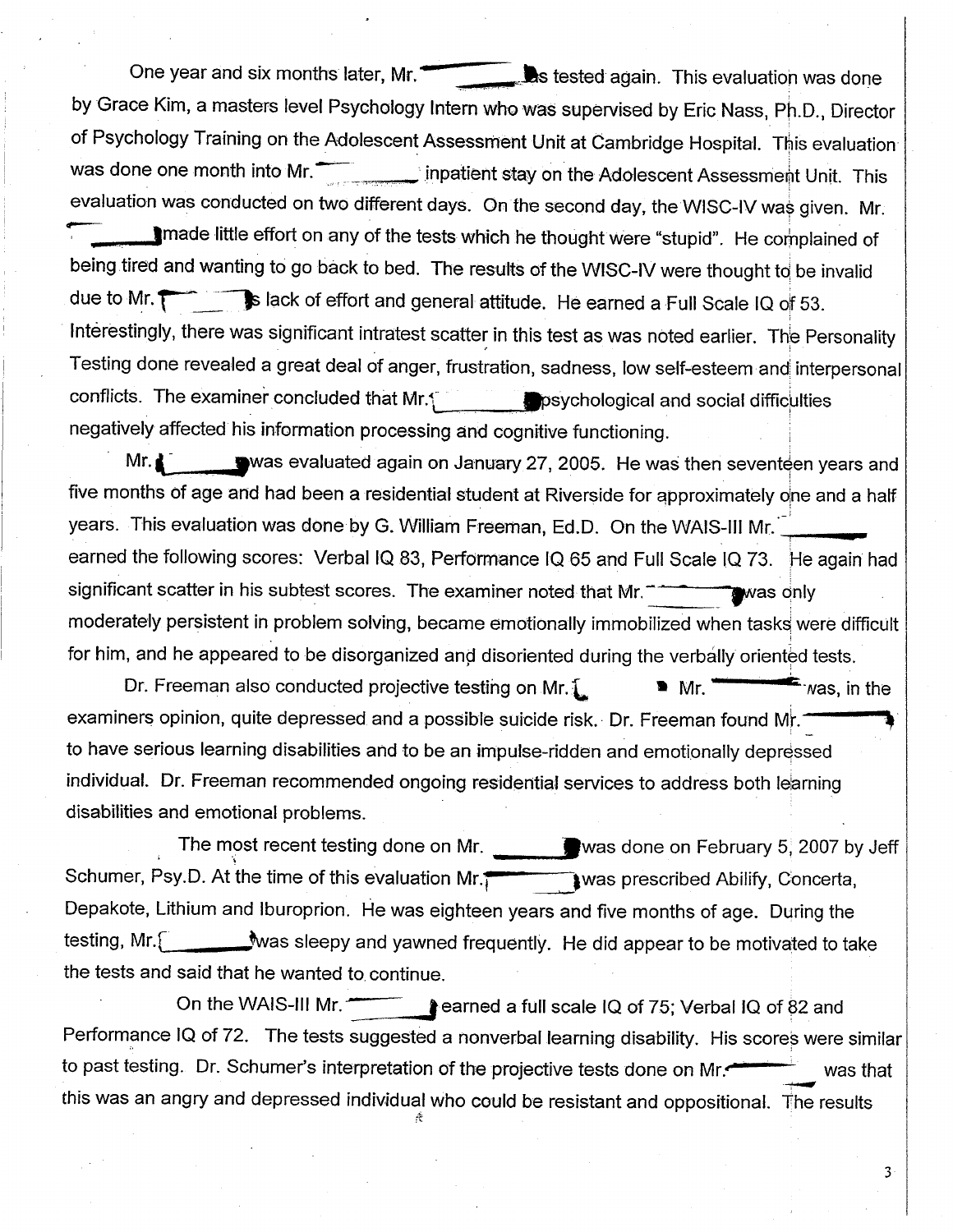also suggested aggression and guardedness. Dr. Schumer did not find indication of a clear disturbance of reality testing.

The results of this testing were consistent with other evaluations done in the past.

### **FINDINGS AND CONCLUSIONS**

Mr. **The Lubs over the age of eight-teen, DOB August 27, 1988. He has lived in Massachusetts** all of his life.

Mr.  $\left\{\right.$   $\right\}$   $\left\{\right.$   $\right\}$  has been in a residential school since October 2004. (D-4,5)

Mr. **III has been diagnosed with a seizure disorder, mood disorder, oppositional defiant** disorder and ADHD. He is being treated with medication including Abilify, an antipsychotic medication. (D-4)

Mr. **When the state of the sympals had two psychiatric hospitalizations, one lasting three months which immediately** preceded his admission to the residential school where he now lives. (D-4,5)

Mr.  $\sim$  thas had at least four evaluations of his intelligence and emotional state. The results of these evaluations are consistant. Mr.  $\bar{z}$  ias borderline to average intelligence, a nonverbal learning disability and significant mental health issues. (D-1,2,3,4)

#### **CONCLUSION**

After a careful review of all the evidence presented, I find that  $\sqrt{2\pi}$  over the age of eighteen and is domiciled in Massachusetts. I find that although Mr. have a nonverbal learning disability, all of the evidence points to Mr.  $\sqrt{ }$  suffering from a mental illness. Mr. **All need many supports as he enters adulthood.** His history of depression, suicidal and homicidal ideation, aggression, violence and sexual assault of his younger sister place him at high risk of harming himself or others if he is not in a supervised setting. There is no clear evidence before me of how he functions in every day life except that he is not passing any of his subjects in a residential school and that he has great difficulty relating to peers and adults.

I find that Jonathan **although he has many needs, has not shown by a** preponderance of the evidence that he is a person with mental retardation and therefore I find that he is not eligible for supports from the Department of Mental Retardation.

4